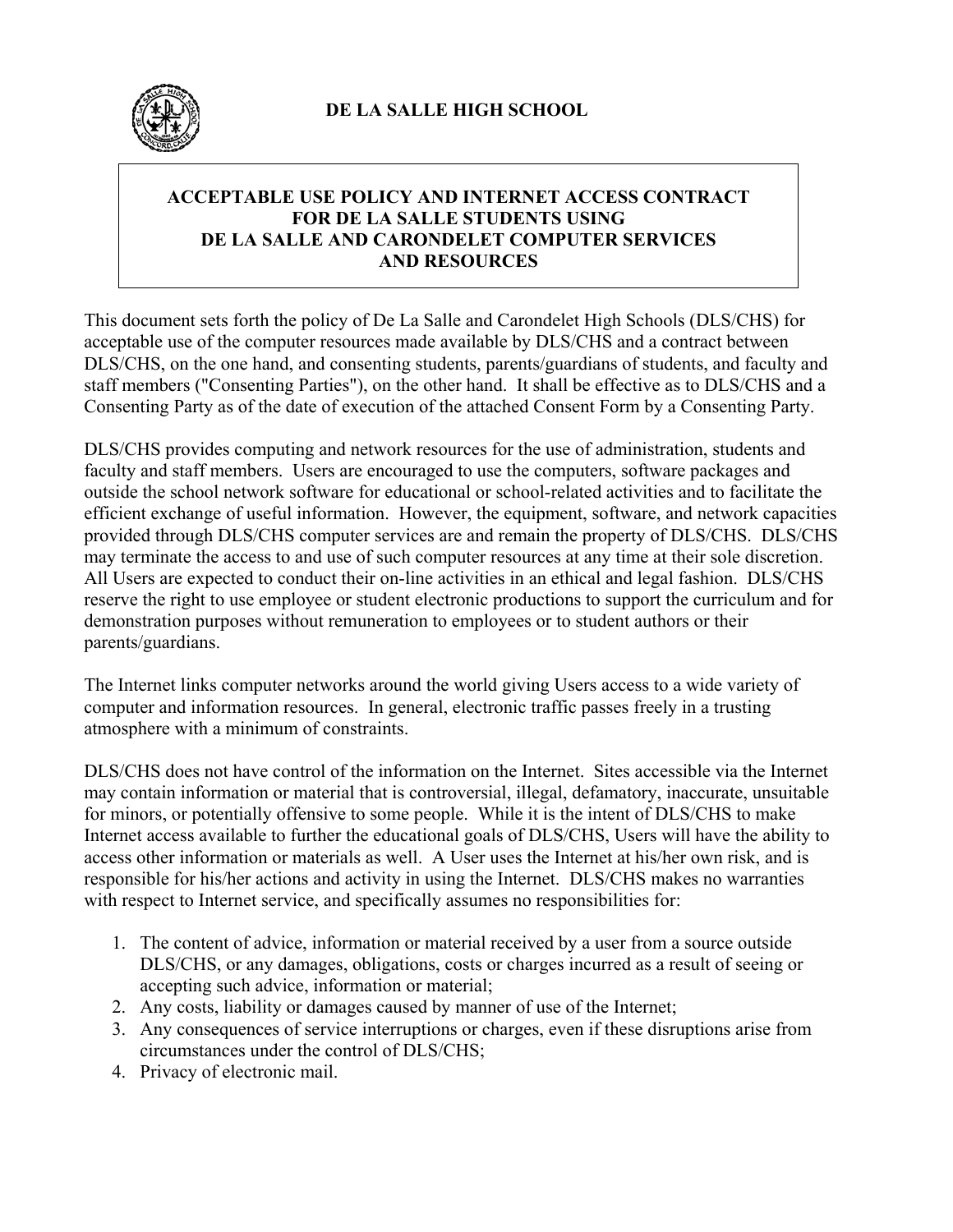# **Provisions and Conditions**

Use of the DLS/CHS telecommunications system and network, and access to the Internet is a privilege offered each academic year, and inappropriate use will result in revocation, denial or suspension of that privilege by the administration. Definition of inappropriate use is at the discretion of the administration, and shall include, but not be limited to, the following:

- 1. Using the network for any illegal or unethical activity, including but not limited to the following:
	- violation of copyright restrictions
	- transmission of threatening, harassing, pornographic or obscene material
	- transmission of material protected by trade secret;
- 2. Using the network for personal financial or commercial gain, product advertisement, Political lobbying; or the sending of unsolicited junk mail or chain letters; or the use of CHAT lines in other than a supervised classroom setting;
- 3. Contributing to the degradation or disruption of equipment or system performance, Including but not limited to, the following:
	- the uploading, downloading, creation, propagation and/or use of computer viruses
	- willful destruction of computer hardware or software
	- unauthorized attempts to exceed or modify the parameters of the system;
- 4. Vandalism, including, but not limited to, the following:
	- any attempt to harm or destroy the data of another User, the network/Internet, or any networks or sites connected to the network/Internet
	- any attempt to breach security codes and/or passwords;
- 5. Using finite resources wastefully;
- 6. Gaining unauthorized access to resources or entities;
- 7. Invading or violating the privacy of individuals, including, but not limited to the following:
	- the unauthorized transmission of names, residence or e-mail addresses or telephone numbers
	- deleting, examining, copying, or modifying files and/or data belonging to another User;
- 8. Using an account owned by another User;
- 9. Posting anonymous or forged messages, documents, images, cartoons or other transmissions;
- 10. Using the network to defame, offend, harass, threaten or disrespect any person or persons. The display or transmission of messages, images, cartoons or other transmissions or use of computer messages that are sexually explicit constitute harassment and is prohibited by DLS/CHS;
- 11. Using the network in a manner which is offensive to the mission of DLS/CHS, including the use of language which is sexist, racist, or homophobic;
- 12. Using the network in a manner that is disruptive to the educational environment of DLS/CHS;
- 13. Using the network in such a manner as to bring into disrepute the good name of DLS/CHS.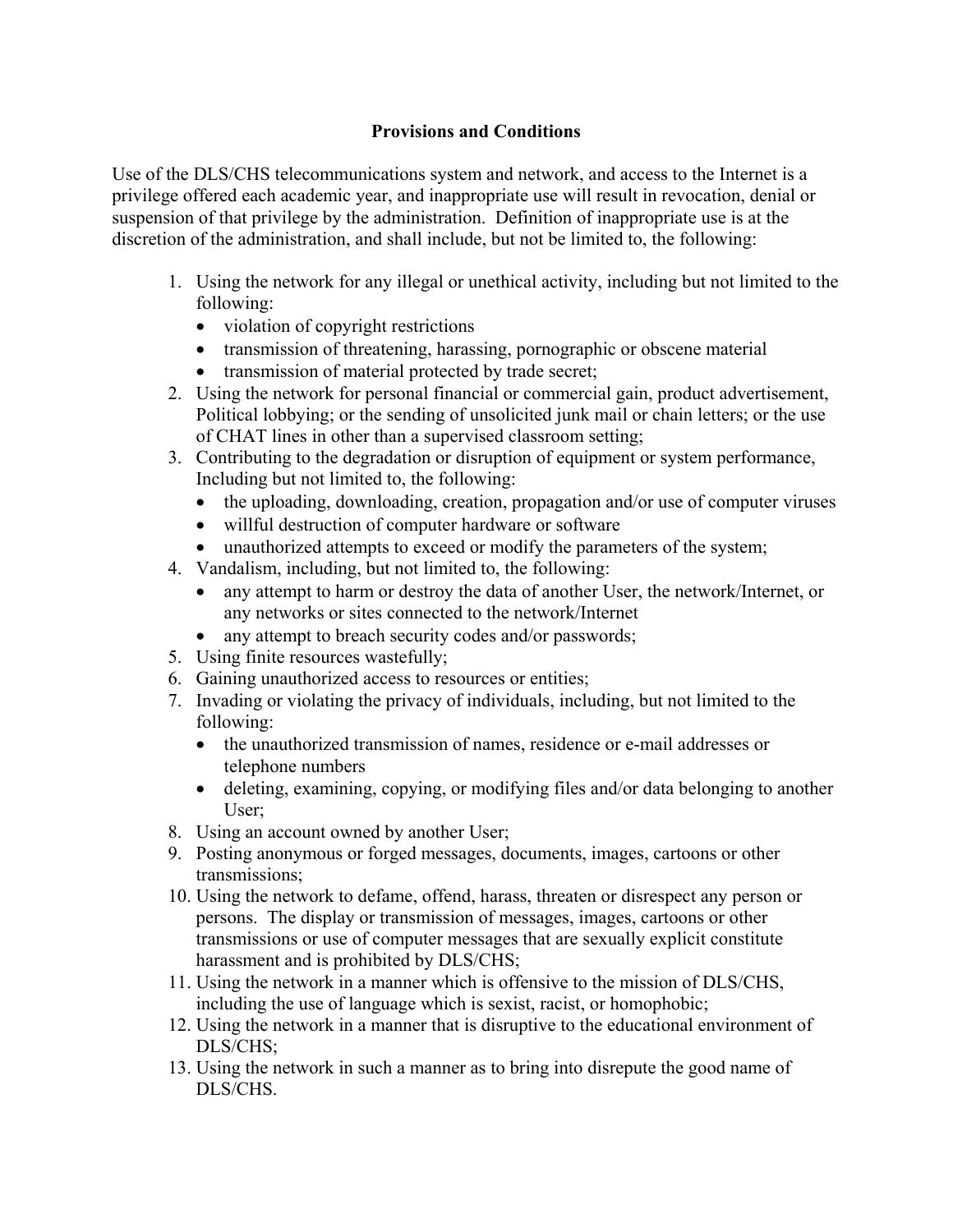## **ACCEPTABLE USE POLICY AND INTERNET ACCESS CONTRACT CONSENT FORM**

### **Student Section:**

- I understand the above provisions and conditions of this Acceptable Use Policy and Internet Access Contract. I understand its significance, and I agree to abide with all terms and conditions of it.
- I understand and agree that any violations of the above provisions and conditions may result in disciplinary action by the De La Salle and Carondelet High School administrations (including but not limited to the revocation, suspension or denial of telecommunications system and network use and/or Internet access privileges) and appropriate legal action.
- I agree to report any violations of the above provisions and conditions to the DLS/CHS administration or designee, and that failure to report such violations may result in disciplinary action by the DLS/CHS administrations including, but not limited to, the revocation, suspension or denial of Internet access privileges.

#### **Parent/Guardian Section**

- I understand the above provisions and conditions of this Acceptable Use Policy and Internet Access Contract. I have either explained these provisions and conditions to my son, or I have assured myself that he understands them, and I agree to abide by them.
- I understand and agree that any violations of the above provisions and conditions may result in disciplinary action by the DLS/CHS administrations (including, but not limited to, the revocation, suspension or denial of telecommunications system and network use, and/or Internet access privileges) and appropriate legal action.
- I understand that DLS/CHS neither controls nor monitors information and material accessible through the Internet, and agree to discharge and hold harmless DLS/CHS, their officers, trustees and employees from any and all claims, liabilities, demands, causes, costs, expenses or obligations of any kind, known or unknown, arising out of or in any way relating to my son's use of or access to the Internet.

## **Parent/Guardian: Please initial one:**

 I give full permission and consent for my son to have access to and use of the Telecommunications resources at DLS/CHS, and request that DLS/CHS grant Internet access privileges to my son as set forth in this Acceptable Use Policy And Internet Access Contract. I do not give full permission and consent for my son to have access to and use of the telecommunication resources at DLS/CHS, and request that DLS/CHS not grant Internet access privileges to my son.

| <b>Student Name – PLEASE TYPE OR PRINT CLEARLY</b> | Grade |
|----------------------------------------------------|-------|
| <b>Student Signature</b>                           | Date  |
| <b>Parent/Legal Guardian Signature</b>             | Date  |

(If this document is signed by only one parent/guardian, such parent/guardian represents that he/she, if parent, is either a single parent or is authorized to give this permission on behalf of both parents, or is the appointed guardian of the User.)